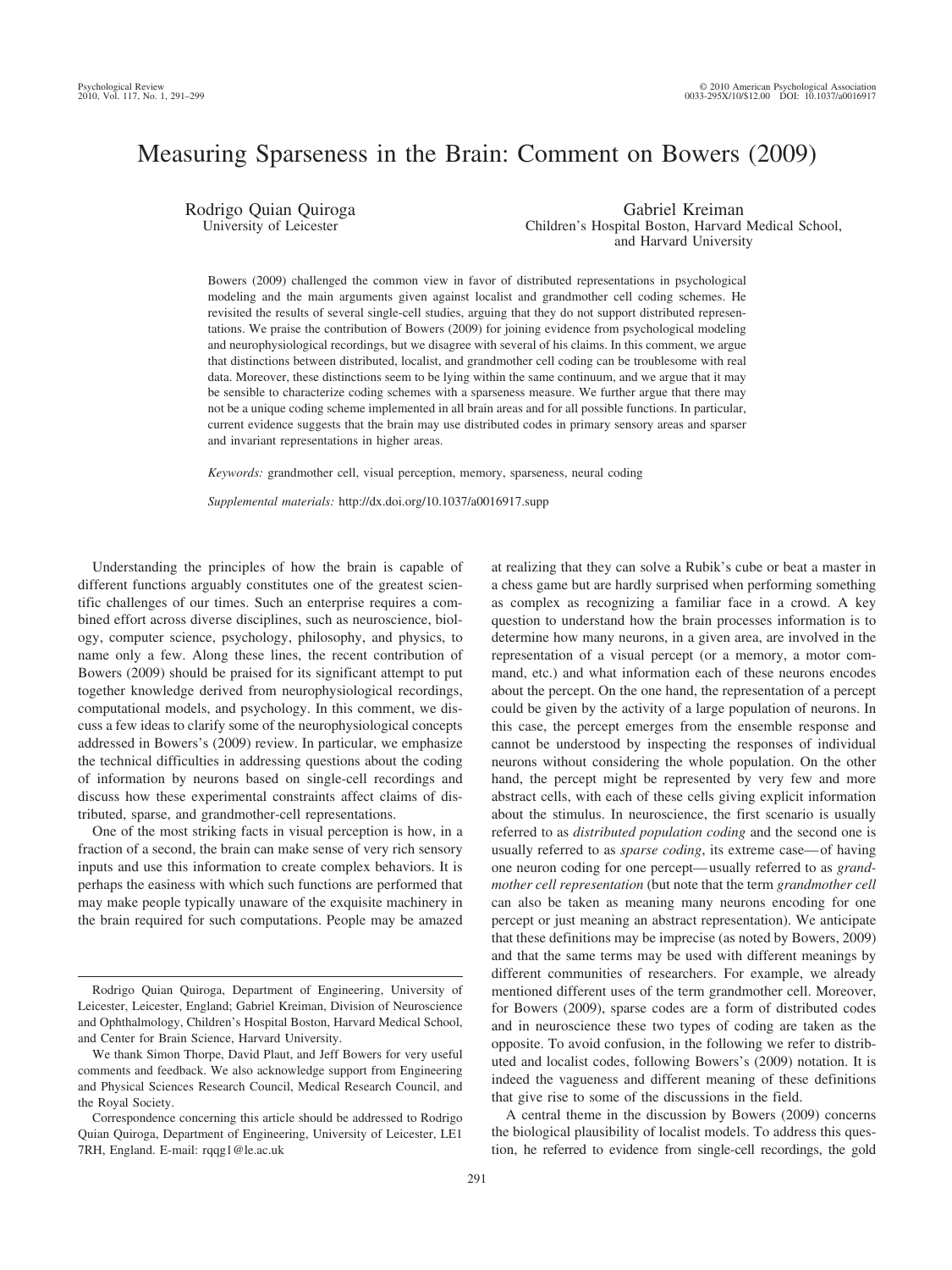standard to elucidate the function of neural circuits. Such parallels between neurophysiology and psychological models could have a major impact in both fields. It is in this spirit that we aim to contribute to this discussion by adding to and commenting on Bowers's (2009) claims from the perspective of neurophysiologists trying to extract this type of information from single-cell recordings.

# **Defining Distributed and Local (or Sparse) Coding**

Bowers (2009) defined distributed codes as a representation in which each unit is involved in coding more than one familiar "thing," and consequently, the identity of a stimulus cannot be determined from the activation of a single unit (Bowers, 2009; our emphasis on "thing"). Moreover, he distinguishes between *dense distributed representations*, that is, distributed coding schemes in which each neuron is involved in coding many different things, as commonly associated with parallel distributed processing (PDP) theories in psychological modeling (McClelland, Rumelhart, & Group, 1986; Rumelhart, McClelland, & Group, 1986)—for related ideas in theoretical neuroscience, see Hopfield (1982, 2007)—and *coarse coding schemes*, that is, distributed codes in which single neurons have broad tuning curves, such that a single neuron codes for a range of similar things. Although a broadly tuned neuron may respond most strongly to a preferred stimulus, noise would preclude identifying the stimulus precisely from the single-cell activity (Bowers, 2009). In contrast to distributed codes, according to Bowers (2009), a localist representation is characterized by neurons coding for one thing, for which it is possible to infer a stimulus from the activation of a single unit. In between localist and coarse coding schemes, Bowers (2009) introduced one more term, *sparse distributed coding,* but it seems that these definitions lay within the same continuum, and the distinction between a localist and a sparse distributed code is just given by the number of objects encoded by a neuron.

The above definitions seem at first plausible, but the distinction among them becomes fuzzy when considering neurophysiological recordings. We should first mention that the distinction between distributed and coarse coding appears to be in how similar the neuronal preferences are. Defining *similarity* in a rigorous way is already quite a complex challenge in itself. For example, we can loosely imagine that a front view of a face is similar to a profile view of the same face and is very different from a front view of a different face. However, such a statement is quite arbitrary: At the pixel level, the similarity between front views of two different faces is much larger than the similarity between a front view and a profile view of the same face. This is far from a trivial consideration: Achieving a good definition of what humans consider similar things constitutes a central challenge in computer vision, neuroscience, and psychology. A second problem with these definitions, and perhaps a more fundamental one, is given by the ambiguity of what is meant by *thing*. A *thing* could be a face, a car, or an animal but could also be a pixel, an oriented bar, or an abstract concept. How *thing* is defined may radically alter our conclusions regarding how distributed or local a neural coding is. For example, a neuron in V1 may have a local representation for oriented bars in their receptive fields but, at the same time, a distributed representation for faces. To address this problem, Bowers (2009) argued that we cannot think of a distributed representation of a complex familiar thing (e.g., a face) at a low level of the

system (e.g., the retina or V1) because the retina does not know that there is a face. This dichotomy is usually referred to as implicit versus explicit representation. The retina encodes information about the face in an implicit manner (it seems farfetched to argue that the retina does not encode the visual information at all!). In contrast, the representation of the face at the level of the temporal lobe becomes explicit, in the sense that single-cells can give us reliable information about the presence or absence of a face. To be more precise, an explicit representation can be defined as the one in which the information can be decoded by a single layer network (Koch, 2004).

Given the activity of a single V1 neuron, we can discriminate the presence or absence of an oriented bar within the receptive field well above chance, but we cannot tell whether a particular face is present because this information is not explicit at the level of V1. But even when considering only oriented bars, should an oriented bar at 49° constitute a different thing compared with an oriented bar at 50 degrees? How many degrees of separation is required before an oriented bar becomes a new thing? The continuum nature of orientation makes this distinction difficult. In higher visual cortex, it is also possible that there exists a similar continuum of features to which neurons respond, only that it is in general difficult to assess what those features are (Connor, Brincat, & Pasupathy, 2007; Tanaka, 1996). This distinction is even harder for areas such as the hippocampus, where a neuron could fire preferentially to the different views of the tower of Pisa and the Eiffel Tower, and another one could fire preferentially to different pictures of Jennifer Aniston and Lisa Kudrow (both actresses of the TV series *Friends*), see Figures S6 and S7 in Quian Quiroga, Reddy, Kreiman, Koch, and Fried, 2005. Clearly, these responses are related at some high level of abstraction, which seems plausible given the role of hippocampus in coding associations (Miyashita, 1988; Wirth et al., 2003). However, it is unclear how different these concepts are or whether they should be considered as the same thing (landmarks of Europe in the first case, and the two actresses of *Friends* in the second one).

Another problem with these definitions is that in real life, identifying the stimulus encoded by the neural activity involves setting a responsiveness criterion for defining what is a significant response and what is not, which of course depends on the particular criterion chosen. Alternatively, it is also possible to use decoding algorithms or information theory formalism to extract information about the stimulus from the neural responses (Abbott, 1994; Quian Quiroga & Panzeri, 2009; Rieke, Warland, de Ruyter van Steveninck, & Bialek, 1997). But this can be also problematic for the above definitions because, due to trial-to-trial variability, noise, lack of enough number of trials, and so on, decoders or information theory do not provide yes–no answers but do provide estimations of performance or amount of information.

To avoid defining what is a thing and whether two stimuli are similar, it seems to us preferable to simplify the nomenclature by describing a continuum with dense distributed representations at one end and localist representations at the other. Central to this discussion is to determine where neuronal representations reside within this continuum, something that can be quantified with a sparseness measure like the one to be discussed in the following sections. Then, a high degree of sparseness will imply a local coding and, conversely, a low degree of sparseness will be evidence for a distributed representation.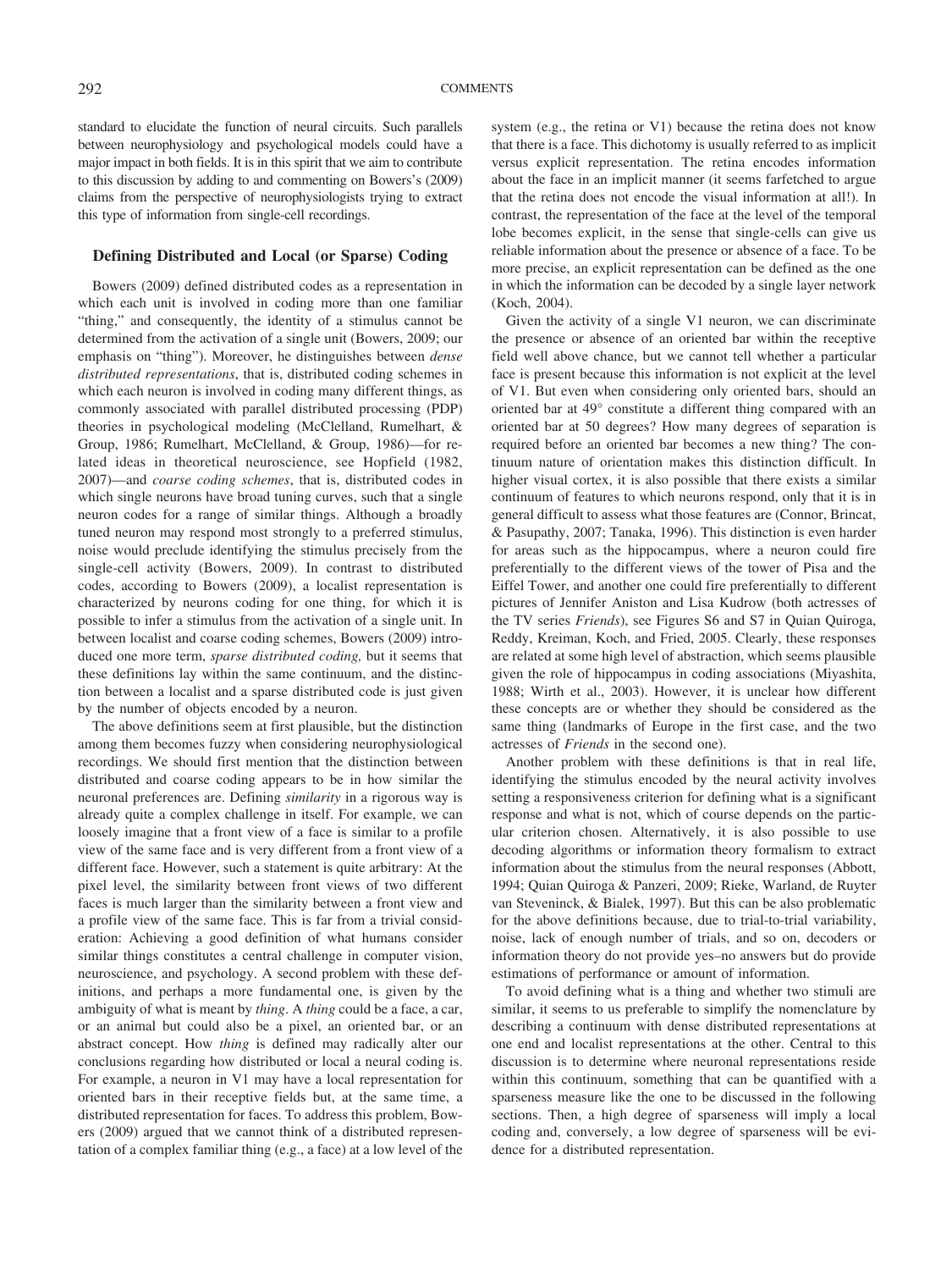# **Neural Responses and Neural Codes**

Bowers (2009) discussed the interactive activation (IA) model of visual word recognition (McClelland & Rumelhart, 1981; Rumelhart & McClelland, 1982) to distinguish between what a neuron responds to and what a neuron codes for. In his example (see Figure 4 in Bowers, 2009), a unit at the top level of the IA model responds to both *blur* and *blue* due to the similarity between these two stimuli: They share the first 3 letters and differ only in the last one. However, he argued that this particular unit only codes for *blur* by construction. According to Bowers (2009), in this case the neuron shows a localist code because, although it responded to two things, the neuron encoded the meaning of only one of them. He therefore claims that responses to multiple objects do not provide evidence of a distributed representation. But this argument has some problems. For example, suppose that the same network is used with a new set of words, containing *blue* but not *blur*. The neuron will consistently fire to *blue*, and in fact, from the firing of this neuron one may accurately predict the presence of this word. Should one then say that in spite of such an explicit representation the neuron does not code for *blue*, given that it was trained to code for a similar word in the first place? Unless we define coding from how a network is particularly trained rather than from the meaningful information that can be obtained from it, to us the answer is no. These distinctions become even more problematic with real neuronal activity because we do not have direct access to what a neuron codes for, but rather to what it responds to. In other words, if a neuron responds to more than one thing, how could one know which response is meaningful and which one is not? Moreover, if we extrapolate Bowers's (2009) argument based on the IA model, we could easily conclude that every single neuron in the brain is only coding for one thing: When the neuron responds to many things, it could simply be stated that the neuron surely prefers only one thing and that the neuron merely responds to the other things due to similarity. What would then constitute evidence for a distributed representation (but a neuron responding to multiple things)? In other words, how can one falsify a localist coding scheme if the evidence from neurons responding to multiple things is not accepted? In fact, it seems implausible to argue that there is no evidence for distributed coding because it is not known whether one should ignore most of the responses. For any definition of localist and distributed coding, it is important to specify what type of evidence would support or falsify each type of code. Below, we propose to characterize neuronal responses quantitatively by a single degree of sparseness. Although many of our caveats described above still remain under this simple approach, this quantitative definition allows us to provide support to verify or falsify both distributed and localist representations.

# **Measuring Sparseness**

Given the problems highlighted in the previous sections, it seems preferable to refer to distributed and local (or sparse) responses, with the understanding that neuronal responses constitute a proxy for neuronal codes. In order to quantify the distinction between localist and distributed responses, we need to be able to measure the degree of sparseness of single-cell activations in a reliable way. Figures 1A and 1D show the responses of 2 single units simultaneously recorded from the same microwire, whose activity could be separated after spike

sorting (Quian Quiroga, 2007; Quian Quiroga, Nadasdy, & Ben-Shaul, 2004). Both units are nearly silent during baseline (average  $\leq$ 0.01 spikes/sec) and fired with up to 40 spikes/sec to only a few of the 114 pictures shown in this recording session. The first unit responded to two basketball players, and the second one responded to two landmark buildings. Due to space constraints, only 10 responses are shown. There were no responses to the other pictures not shown.

From Figures 1A and 1D the high degree of selectivity of these neurons is clear, but how can we measure sparseness? There are two notions of sparseness in the literature: (a) *population sparseness* refers to the fraction of neurons of a population that respond in a given time window and (b) *lifetime sparseness* refers to the relative number of stimuli to which a neuron responds to (Olshausen & Field, 2004; Quian Quiroga, Reddy, Koch, & Fried, 2007; Willmore & Tolhurst, 2001). These two notions are related because one expects that if a cell fires to few stimuli then each stimulus will be encoded by a relatively small population of cells. However, it is in principle possible that most cells in a given population respond to one stimulus (or a few stimuli) or that a small subset of neurons is very promiscuous, responding exuberantly to many stimuli. Due to technical difficulties involved in recording simultaneously from large numbers of neurons, most studies usually assess lifetime sparseness, assuming that it will be similar to population sparseness. In this context, lifetime sparseness, also termed selectivity or specificity, means that a given cell responds only to a small subset of the presented stimuli. On the contrary, if a neuron responds to many stimuli, it is said to be broadly tuned, pointing toward a distributed representation.

The notion of sparseness—and any measure to quantify it depends on the stimulus set. In particular, the units of Figure 1A and 1D have sparse responses because they were activated only by very few of the more than 100 pictures presented. However, it is conceivable that a lower degree of sparseness would have been obtained for the unit in Figure 1D if more views of landmarks (and in particular of the tower of Pisa) had been used. To give a more clear (and extreme) example, if one neuron responds to many different faces, as in the monkey inferior temporal cortex (IT; Gross, 2008; Gross, Rocha-Miranda, & Bender, 1972; Hung, Kreiman, Poggio, & DiCarlo, 2005), it would appear to respond in a highly sparse manner if the stimulus set contains only one face and a large number of other stimuli. This seemingly trivial point makes it difficult to compare the degree of sparseness in different areas because different stimulus sets are typically used.

The simplest measure of sparseness would be to report the relative number of stimuli eliciting significant responses in a neuron. However, this number depends on the criterion used for defining what is a significant response and what it is not. In particular, if a very strict threshold is used, then only the few largest responses will cross this threshold and, consequently, this neuron will appear to be sparse. To overcome this dependence, a novel sparseness index (*S*) was introduced (Quian Quiroga et al., 2007) by plotting the normalized number of responses as a function of a threshold (Figures 1C, 1F). One hundred threshold values between the minimum and the maximum responses were taken, and for each threshold value, the fraction of responses above the threshold was computed. The area under this curve (*A*) is close to zero for a sparse neuron and is close to .5 for a uniform distribution of responses (dotted line in Figures 1C and 1F). The sparseness index was defined as  $S = I - 2A$ . It is 0 for a uniform distribution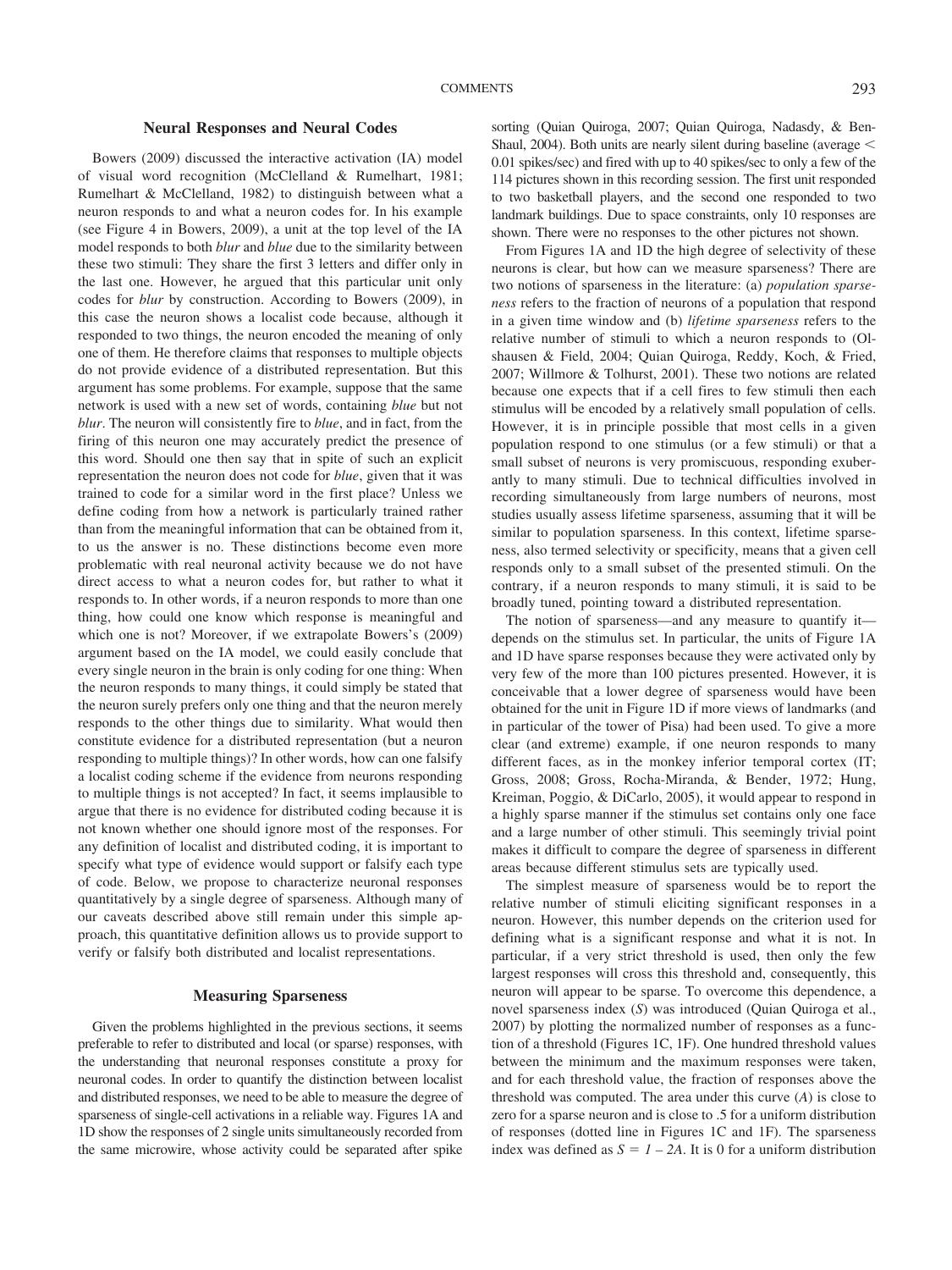294 COMMENTS



*Figure 1.* Adapted from "Decoding Visual Inputs From Multiple Neurons in the Human Temporal Lobe," by R. Quian Quiroga, L. Reddy, C. Koch, and I. Fried, 2007, Journal of Neurophysiology, 98, p. 2001. Copyright 2007 by The American Physiological Society. Used with permission. A, D: Ten largest responses of two simultaneously recorded single units in the right posterior hippocampus. There were no responses to the other 104 pictures shown to the patient. For each picture the corresponding raster plots (middle subplots; first trial on top) and poststimulus time histograms with 100 ms bin intervals (lower subplots) are given. Highlighted boxes mark significant responses. The vertical dashed lines indicate the times of image onset and offset, 1 s apart. Note the marked increase in firing rate of these units roughly 300 ms after presentation of the responsive pictures. B, E: Median number of responses (across trials) for all the pictures presented in the session. C, F: Relative number of responses as a function of the variable threshold (see text). Note the high selectivity values for both units ( $S =$ 0.97), thus implying a sparse representation. For copyright issues, the thumbnail pictures displayed in the figure corresponds to similar views of the same persons or objects used in the experiment. A color version of this figure is available on the Web at http://dx.doi.org/10.1037/a0016917.supp

(a dense representation), and it approaches 1 the sparser the neuron is (for a localist representation). *S* values in Figures 1C and 1F (.97 in both cases) confirm that the sparseness of these neurons is not just the consequence of the arbitrary choice of a very large threshold. Sparseness values for a large population of medial temporal lobe (MTL) neurons have been reported in Quian Quiroga et al. (2007).

Related to the discussion of how localist (sparse) or distributed is the representation of neurons in a given area, it should be noted that highly selective neurons, like the ones presented in Figures 1A and 1D, are hard to detect without optimal data processing and recording conditions. This basically relies on (a) the recording of broad band continuous data allowing off-line analysis, (b) the use of an optimal spike detection and sorting algorithm, and (c) the use of semichronic multiple electrodes in contrast to traditional single electrode recordings. In fact, single electrode recordings are usually carried out with movable probes that tend to miss sparsely firing cells—that are quiet when the electrode passes by their vicinity unless the right stimulus is shown—and are more likely to record the activity of neurons with high spontaneous rates and broadly tuned responses. This introduces a bias toward distributed representations, which is likely to be prevalent in multiple descriptions of apparently distributed representations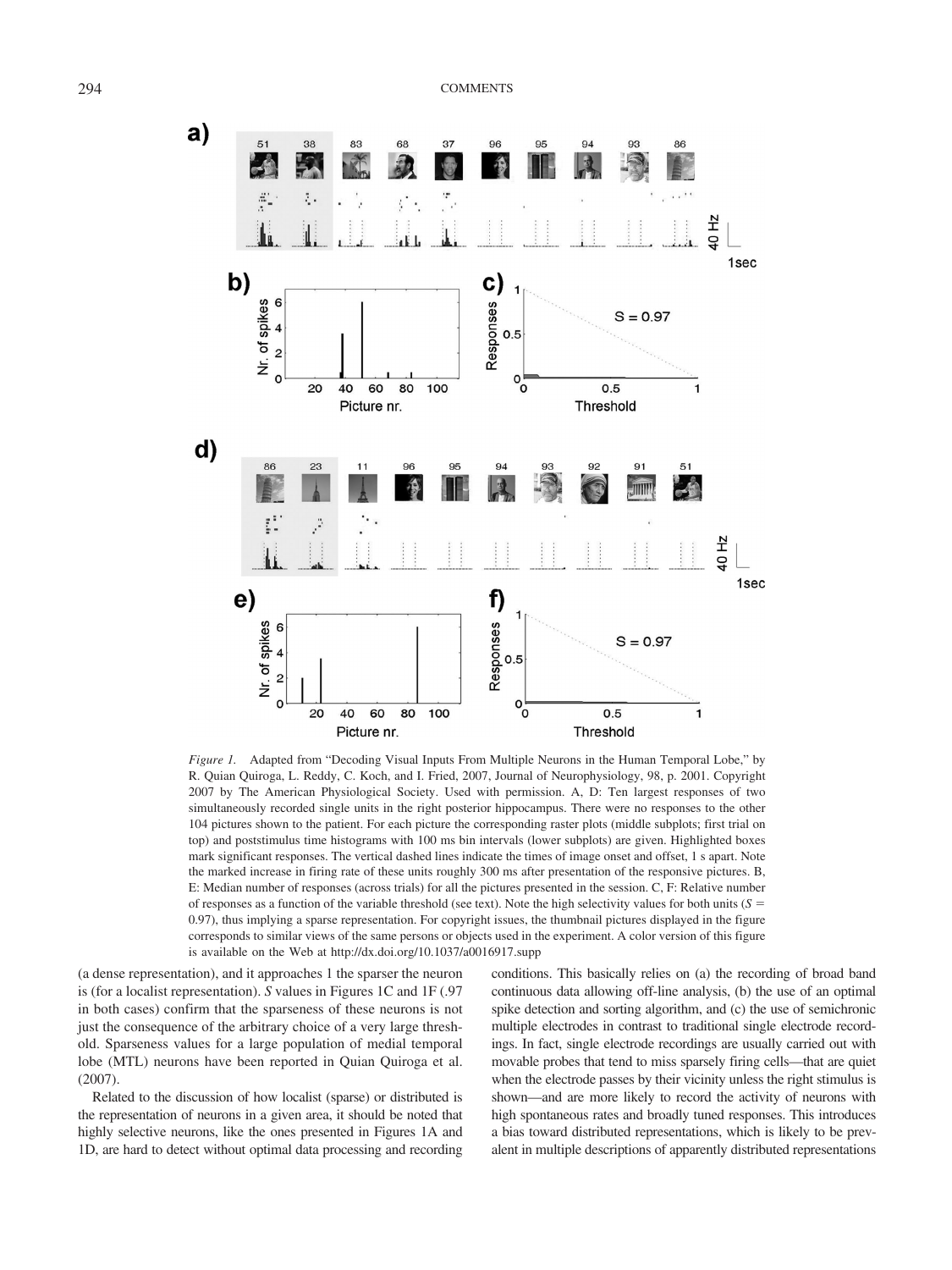in the literature. This issue is becoming quite relevant given recent evidence of highly sparse neurons in different systems (for a review see Olshausen & Field, 2004). For example, Perez-Orive and coworkers (Perez-Orive et al., 2002) using multielectrode recordings found cells in the mushroom body of the locust with a baseline activity of about 0.025 spikes per second, which fired about 2 spikes to very few odors. Hahnloser and coworkers (Hahnloser, Kozhevnikov, & Fee, 2002) found ultra-sparse firing neurons in the songbird using antidromic stimulation. These neurons had less than 0.001 spikes per second baseline activity and elicited bursts of about 4 spikes when the bird sang one particular motive. As shown in Figure 1, neurons in the human MTL can have a baseline firing of less than 0.01 Hz and respond with up to 50 Hz to very few stimuli.

## **Evidence for Local and Distributed Codes in the Brain**

In his overview, Bowers (2009) revisited neurophysiology evidence of sparse and distributed representations and reinterpreted these works as evidence for localist and grandmother cell codes. He particularly referred to the recordings in macaque monkeys by Young and Yamane (1992), saying that these authors claimed to have provided evidence for a distributed code. It seems that Bowers's (2009) criticism of this article is due to the different meanings given to some terms by different communities of researchers. In fact, Young and Yamane argued for a sparse representation (in the sense of being opposite to distributed, as generally taken in neuroscience), which is already in the title of their well known *Science* article "Sparse Population Coding of Faces in the Inferior Temporal Cortex" (Young & Yamane, 1992). What may be confusing is the fact that they also referred to population coding, but this is just reflecting the fact that even with sparse responses, a population of neurons—in contrast to a single-cell—is needed to encode a percept.

Hung and coworkers (Hung et al., 2005) showed that neurons in monkey IT respond to multiple images (see also Kreiman et al., 2006). They used a statistical classifier to decode the activity of an ensemble of hundreds of neurons. Bowers (2009) argued that the classifier units coded for only one object and concluded that the data do not support distributed coding arguments. Here, it is important to distinguish between the experimental data (the recordings of neurons in IT cortex) and the classifier units. The units in IT cortex responded to multiple objects, and it was not possible to decode the presence of individual objects with high accuracy from only one neuron. In contrast to the case of IT neurons (the physiological data), the classifier units that operated on the output of hundreds of IT neurons showed sparser responses. But this does not provide any direct evidence that such a code exists in the brain, as the classifier is a theoretical construct. Further support to the claim of distributed coding by these neurons is given by the fact that decoding performance increased nonlinearly with the number of neurons. For a pure localist code, each neuron contributes to identify one or a few objects, and therefore, the decoding performance or alternatively the capacity—that is, the number of objects that can be identified at a fixed performance level— grows linearly with the number of neurons, as it is the case for recordings in the human MTL (Quian Quiroga et al., 2007). On the contrary, for a distributed code, each neuron contributes to the representation of many objects, and both decoding performance and capacity have a nonlinear growth with the number of neurons, as observed in IT recordings in monkeys (Hung et al.,  $2005<sup>1</sup>$ ). In fact, it is in

principle possible to encode  $2^N$  objects with a fully distributed network of *N* binary neurons, but it has to be noted that the exact nonlinear functional dependence with the number of neurons depends on several factors, such as noise levels, trial-to-trial variability, and saturation of decoding performance due to limited sampling of stimuli (Abbott, Rolls, & Tovee, 1996). In this respect, Bowers (2009) claimed that the exponential increase of decoding performance with the number of neurons found by Hung and colleagues (2005; and also by Rolls and colleagues Rolls, Treves, & Tovee, 1997, as described in the next paragraph) does not constitute evidence of distributed representations. This argument brings us back to the previous discussion of how to experimentally establish what a neuron codes for, given what it responds to. In our view, the fact that neurons fire to multiple stimuli (therefore having an exponential increase of performance with the number of neurons) gives strong evidence for distributed coding. Again, the claim that these neurons may encode only one thing and that they fire to the other ones by mere similarity (as in Bowers's, 2009, argument of the IA model) is of limited relevance because it cannot be verified or falsified with the existing data and recording tools.

Further evidence for distributed representations in visual processing areas comes from the recordings of Rolls and coworkers (Rolls et al., 1997), showing also an exponential increase in decoding performance with the number of neurons (see also Abbott et al., 1996). Bowers (2009) criticized these results because (a) the study was carried out on a set of face cells that were not highly selective and (b) the same analysis carried out on our MTL neurons would likely lead to a different conclusion. If Rolls and colleagues had recorded data from different areas, results may have been different because different areas may represent information in a different way. However, we do not see this as a problem with the experiment or the approach taken by these authors, as claimed by Bowers (2009). Rolls and colleagues reported observations based on the area they recorded from and did not generalize their claims to other areas. In fact, they explicitly mentioned that this encoding may be different in other parts of cortex and for other category of visual stimuli (Rolls et al., 1997). It is interesting to note that a similar decoding analysis was indeed carried out with our selective responses in the human MTL (Quian Quiroga et al., 2007). In contrast to the findings of Rolls et al. (Rolls et al., 1997) and Hung et al. (Hung et al., 2005), in this case, the decoding performance increased linearly rather than exponentially, in agreement with a very sparse or localist coding scheme.

An extreme example of sparse coding is given by the single-cell responses to picture presentations in the human MTL, as showed in the examples depicted in Figure 1. In spite of the striking degree of sparseness of these neurons, we argue that they cannot be taken as conclusive evidence of the existence of grandmother cells understood in the sense that one neuron encodes only one object (Quian Quiroga, Kreiman, Koch, & Fried, 2008; Quian Quiroga et al., 2005). First, if there were one and only one neuron encoding for a given person or object, the chance of finding this neuron would be tiny. Second, the fact that a neuron responds to only one person during an experimental session is not a proof that the neuron encodes only for this person because it may also fire to

<sup>&</sup>lt;sup>1</sup> See Point 15 in http://klab.tch.harvard.edu/resources/ultrafast/ index.html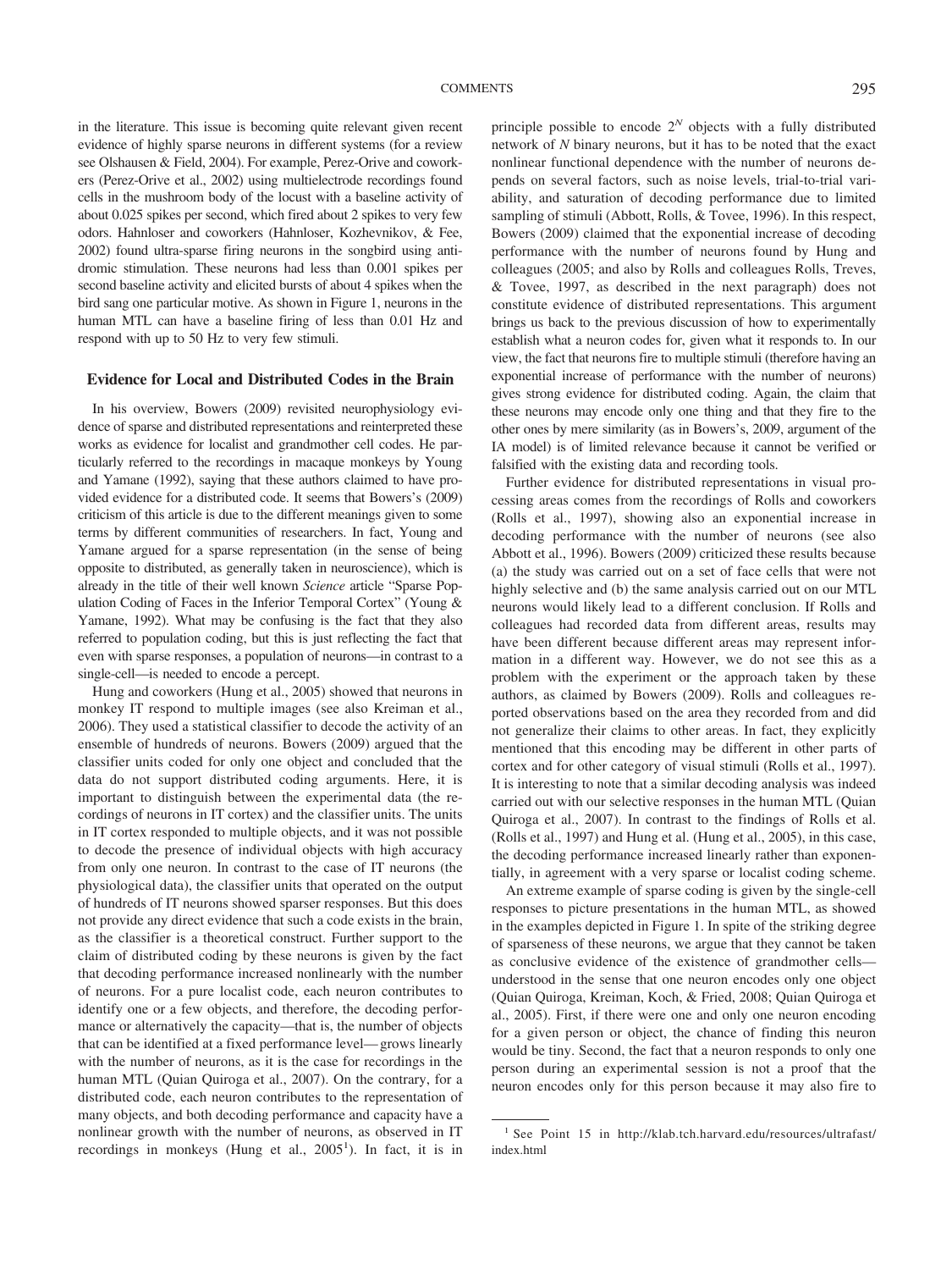some other stimuli that we did not happen to show during the recording. It is indeed not uncommon to find very selective MTL neurons firing to more than one person or object, as shown in Figure 1 (for more examples see Quian Quiroga et al., 2005).

From a dataset of 1,425 MTL units recorded in 34 experimental sessions, given the number of responsive units in a recording session, the number of stimuli presented, and the total number of recorded neurons, using probabilistic arguments we estimated that from a total population of about 10<sup>9</sup> neurons in MTL, less than 2  $\times$ 106 neurons (not 50 –150 as incorrectly reported by Bowers, 2009) are involved in the representation of a given percept (Waydo, Kraskov, Quian Quiroga, Fried, & Koch, 2006). Furthermore, assuming that a typical person can recognize between 10,000 and 30,000 objects (Biederman, 1987), we estimated that each neuron fires in response to 50-150 different objects (Waydo et al., 2006). Bowers (2009) argued that this estimation is flawed because (a) multiple neurons can respond to the same image and (b) these calculations assume that a grandmother cell should only respond to one face or object. Briefly, the fact that multiple neurons can respond to the same image—a possibility that we consider very likely—is not a problem for the above calculations. In fact, it seems highly unlikely that we happened to find the one and only neuron that responds to a particular face. This argument was explicit in Quian Quiroga et al. (2005) and further quantified in Waydo et al. (2006). With regards to the second point, for our calculations we did not assume any properties of how grandmother cells should or should not respond at all, as claimed by Bowers (2009), but rather estimated an upper bound for the number of objects that a neuron may respond to. It should be also stressed that as discussed in Waydo et al. (2006), the estimated number of neurons responding to one concept could be much lower because (a) images known to the participants are more likely to elicit responses than are unfamiliar stimuli and (b) neurons with a higher degree of sparseness are very difficult to detect in our recording sessions lasting, on average, about 30 min.

Evidence from single-cell recordings shows that the brain may go from distributed representations in lower sensory areas to sparse representations in higher areas. We already mentioned the very sparse responses to odors by Kenyon cells in the locust (Perez-Orive et al., 2002). Kenyon cells neurons receive direct inputs from projection neurons in the antennal lobe, which have a largely distributed representation for odors (compare the responses in Figure 1A and Figure 1B in Perez-Orive et al., 2002). Similarly, the ultrasparse responses of the robust nucleus of the archistriatum (RA) neurons in the zebrafinch are driven by high vocal center (HVC) neurons with distributed responses (see Figure 2b in Hahnloser et al., 2002). Further evidence in other species is still scarce because as mentioned in the previous section, to compare selectivity across different areas one should use the same stimulus set. Barnes and coworkers (Barnes, McNaughton, Mizumori, Leonard, & Lin, 1990) showed that neurons in the hippocampus in rats responded more selectively to the rat spatial location than neurons in entorhinal cortex. These results seem to support the hypothesis of complementary learning systems, with higher level of sparseness in the hippocampus than in cortex (Norman & O'Reilly, 2003), an appealing idea that would explain fast learning of new episodic memories and associations in the hippocampus with the use of sparse coding on the one hand and generalization in cortex with the use of a distributed representation on the other. Bowers (2009) criticized the study of Barnes et al. (1990) and its support to the complementary systems hypothesis by claiming that the entorhinal cortex is not part of neocortex and that a proper comparison of sparseness should be made between hippocampus and neocortex. However, the entorhinal cortex is the main gateway to the hippocampus—that is, most of the information from neocortex is conveyed to the hippocampus through the entorhinal cortex. To us, this gives valuable evidence of how the representation gets sparser when reaching the hippocampus. Moreover, a more recent study with single-cell recordings in the human MTL showed that the selectivity of the single-cell responses in the parahippocampal cortex (one of the main inputs to entorhinal cortex) was significantly lower than the one in the entorhinal cortex, the amygdala, and the hippocampus (Mormann et al., 2008).

It seems also plausible to argue that a distributed representation in IT is transformed into the sparser representation shown in the MTL (compare responses of Hung et al. (2005) in IT with those of Quian Quiroga et al. (2007, 2005) in MTL), given the close anatomical connections between these areas. However, we emphasize that this is still a conjecture due to the different recording techniques, species, and stimuli used in these studies. In this respect, it has been argued that the more distributed representations in IT (compared with MTL) may be necessary to identify the different views of the same person or object with a population code (DiCarlo & Cox, 2007), in contrast to the sparse and invariant responses in the human MTL, where neurons fire to the concept in an abstract manner and the particular view or details of the pictures are irrelevant. It is also possible that very sparse neurons are also present in IT but are hard to find, partially due to the technical difficulties described in the previous sections.

# **Conclusions**

In summary, Bowers (2009) made a commendable effort to link psychological theories and computational models to the firing of individual neurons in the brain. This effort should be praised and hopefully extended through further interactions across these fields. In this commentary, we tried to emphasize the difficulties inherent to neurophysiology and the challenges involved in distinguishing between distributed and local codes. We also attempt to provide a quantitative framework to describe neuronal representations residing in a continuum that ranges from distributed to local representations. Given how poor our understanding of cortex currently is, we hope that this quantitative formulation will avoid semantic discussions and will pave the way to comparisons across areas, laboratories, and experimental conditions, as well as between physiology and computational models. Unraveling the codes used by circuits of neurons to represent information is arguably one of the most fascinating and challenging adventures at the intersection of psychology, computer science, and neuroscience.

#### **References**

- Abbott, L. F. (1994). Decoding neuronal firing and modeling neural networks. *Quarterly Review of Biophysics, 27,* 291–331.
- Abbott, L. F., Rolls, E. T., & Tovee, M. J. (1996). Representational capacity of face coding in monkeys. *Cerebral Cortex, 6,* 498 –505.
- Barnes, C. A., McNaughton, B. L., Mizumori, S. J. Y., Leonard, B. W., & Lin, L.-H. (1990). Comparison of spatial and temporal characteristics of neuronal activity in sequential stages of hippocampal processing. *Progress in Brain Research, 83,* 287–300.